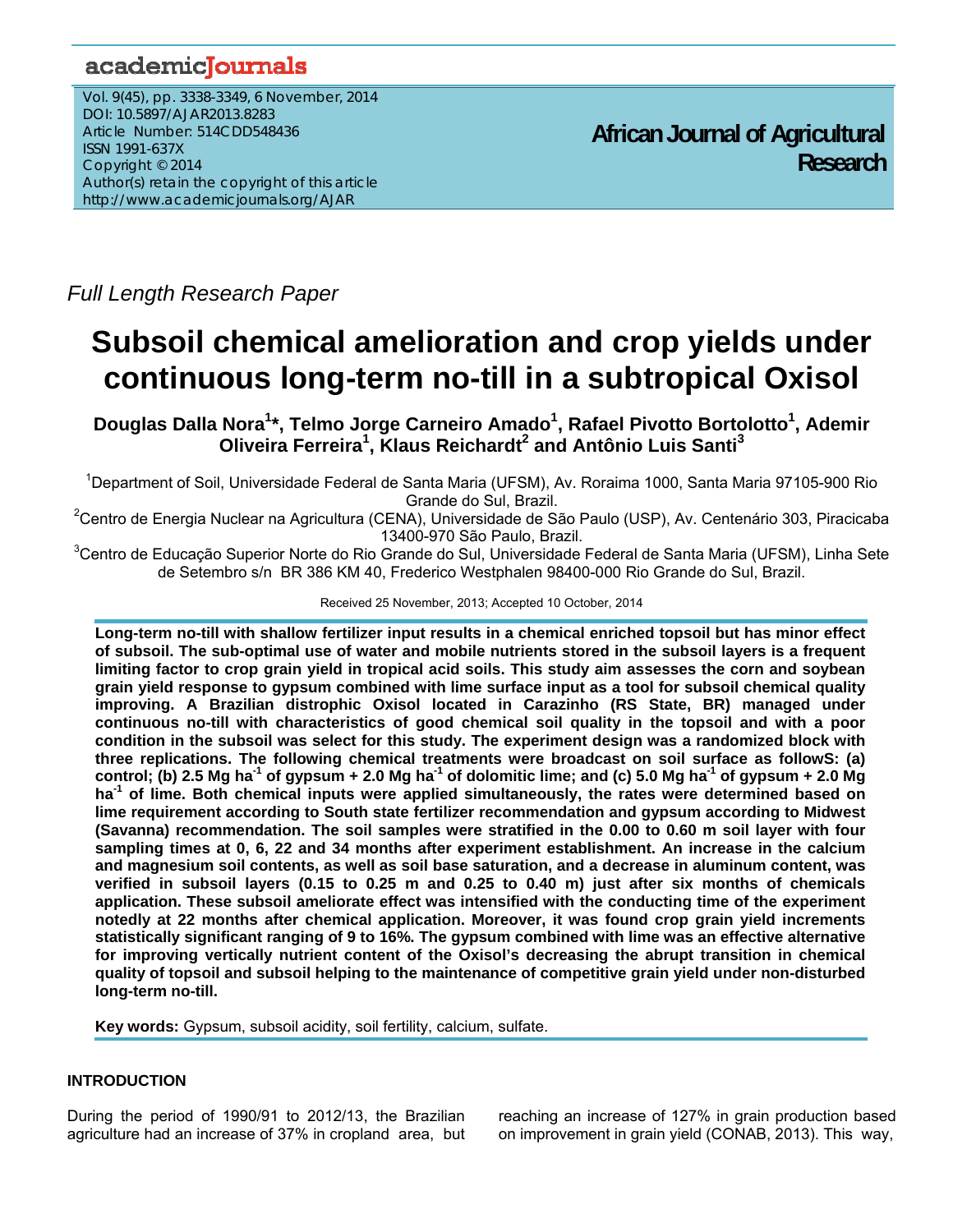the main cash crop yield has grown in an annually rate close to 3% in last three decades. However, achieve and sustain high grain crop yields is as important as obtain high efficiency in chemical inputs that is still a challenge in tropical environment.

The adoption of NT combined with cover crops and crop rotation is the main agriculture alternative for the sustainable use of soil in tropical environment (Amado et al., 2006). However, studies carried out in distrophic Oxisols have been suggesting that the NT chemical improvement associated to shallow fertilizer or surface lime application is restricted to topsoil, creating a profile non favorable for deep root growth, increasing the risk to crop water stress (Shainberg et al., 1989; Blanco-Canqui and Lal, 2008; Caires, 2012; Dalla Nora and Amado, 2013).

Naturally, the subsurface layers here defined as below 0.20 m, are acid and unfertile for most of the Brazilian tropical and subtropical Oxisols (Rampim et al., 2011). The high concentration of Al associate to low Ca concentration and basis saturation are the most frequent chemical impediments for deep root growth (Raij, 2010). The occurrence of short-term drought associate to shallow crop root growth has led to recurrent economic agricultural losses in Brazil (Caires et al., 2011a).

Lime, the main chemical input used for alleviate soil acidity, has low water solubility and its reaction is slow especially when soil surface-applied as in continuous NT. In this scenario, the improvement of the subsoil chemical attributes under NT is less probable, and depends on frequency and intensity of lime input, leaching of salts and organic compounds through the soil profile (Toma et al., 1999; Caires et al., 2003) and by the adoption of cover crops (Miyazawa et al., 2002). However, some studies where was investigated treatments with high rates and frequent lime application show the chemical soil quality improvement in the subsoil (Oliveira and Pavan, 1996; Caires et al., 2008). The NT disturbed aiming lime incorporation in 0-0.20 m increases the lime reaction but did not guarantee that subsoil layers deeper than tillage operation will be ameliorated (Farina et al., 2000a). Also, discontinuities of NT will have important environmental impact due the increase in soil erosion risk, high fuel consumption and soil organic matter oxidation (Amado et al., 2006).

The gypsum + lime surface-application is increasing gradually in Brazilian NT in conditions tropical and subtropical as an alternative for ameliorate subsoil chemical attributes and decrease short drought crop stress (Caires et al., 2003, 2011b; Rampim et al., 2011; Dalla Nora and Amado, 2013). After gypsum application there is a sharp increase in soil solution Ca content causing the displacement of Al, magnesium (Mg) and potassium (K) of the soil exchange complex (Farina et al., 2000a, b; Zambrosi et al., 2007; Favaretto et al., 2008). In wet tropical and subtropical climate under high precipitation there is a downward sulphate movement following water drainage causing basis leaching, mainly Ca and Mg, and boosts the formation of Al-sulfate, which is less toxic to plants (Carvalho and Raij, 1997; Favaretto et al., 2008). The consequence of this process is subsoil chemical amelioration preserving soil structure and soil organic matter (Dalla Nora and Amado, 2013).

The use of gypsum has been recommended preferably after or at least applied together with dolomitic lime, due to the synergistic effect of these chemical inputs (Raij, 2010). The gypsum enhances the action of the superficial application of lime enhancing the deep root growth (Caires et al., 2004).

The effect of gypsum on grain yield has been contradictory and crop type dependent (Farina et al., 2000a; Raij, 1994; Caires et al., 2004, 2011b). Farina et al. (2000a) evaluating long term gypsum effect (10 corn harvests which most had significant increase at p<0.05), reported an average grain yield increments of 135 kg hat year<sup>-1</sup>. Caires et al. (2004) report corn yield increments of 17% statistically significant at p<0.01. Rampim et al. (2011) report linear and statistically significant (p<0.05) wheat yield increments significance as a response to gypsum rates up to 5.0 Mg ha<sup>-1</sup>. Raij (1994) found increases of 184 kg ha<sup>-1</sup> ( $p$ <0.05) in soybean yield for the rate of 6.0 Mg ha<sup>-1</sup> of gypsum. However, Caires et al. (2011b) did not find increases in soybean yield for gypsum rates varying from 0 to 9 Mg ha<sup>-1</sup>, in agreement with data reported by Rampim et al. (2011). The authors reported that the soybean yield was less sensitive to gypsum than the corn and wheat. In addition, Reeve and Sumner (1972) and Dalla Nora et al. (2014) sustain that the gypsum positive effect on grain crop yields is more pronounced under water stress conditions.

There are few studies reporting the synergic effect of lime and gypsum on crop yields in long-term NT. In order to fill up this gap an Oxisol at Rio Grande do Sul State (RS), Brazil, with good chemical quality in topsoil but with poor in subsoil was selected to test the hypothesis that is possible ameliorate subsoil chemical quality allowing achieve high corn-soybean crop yields without soil disturbance.

#### **MATERIALS AND METHODS**

#### **Field site description**

The experiment was carried out during 2009 to 2012 in a cropland located at Carazinho, Rio Grande do Sul State, Brazil, with coordinates of 28° 17' S and 52° 47' W, in a distrophic Oxisol (Typic

\*Corresponding author. E-mail: douglasdnpg@gmail.com, Tel:+5532208916. Fax:+5532208916.. Author(s) agree that this article remain permanently open access under the terms of the Creative Commons Attribution License 4.0 International License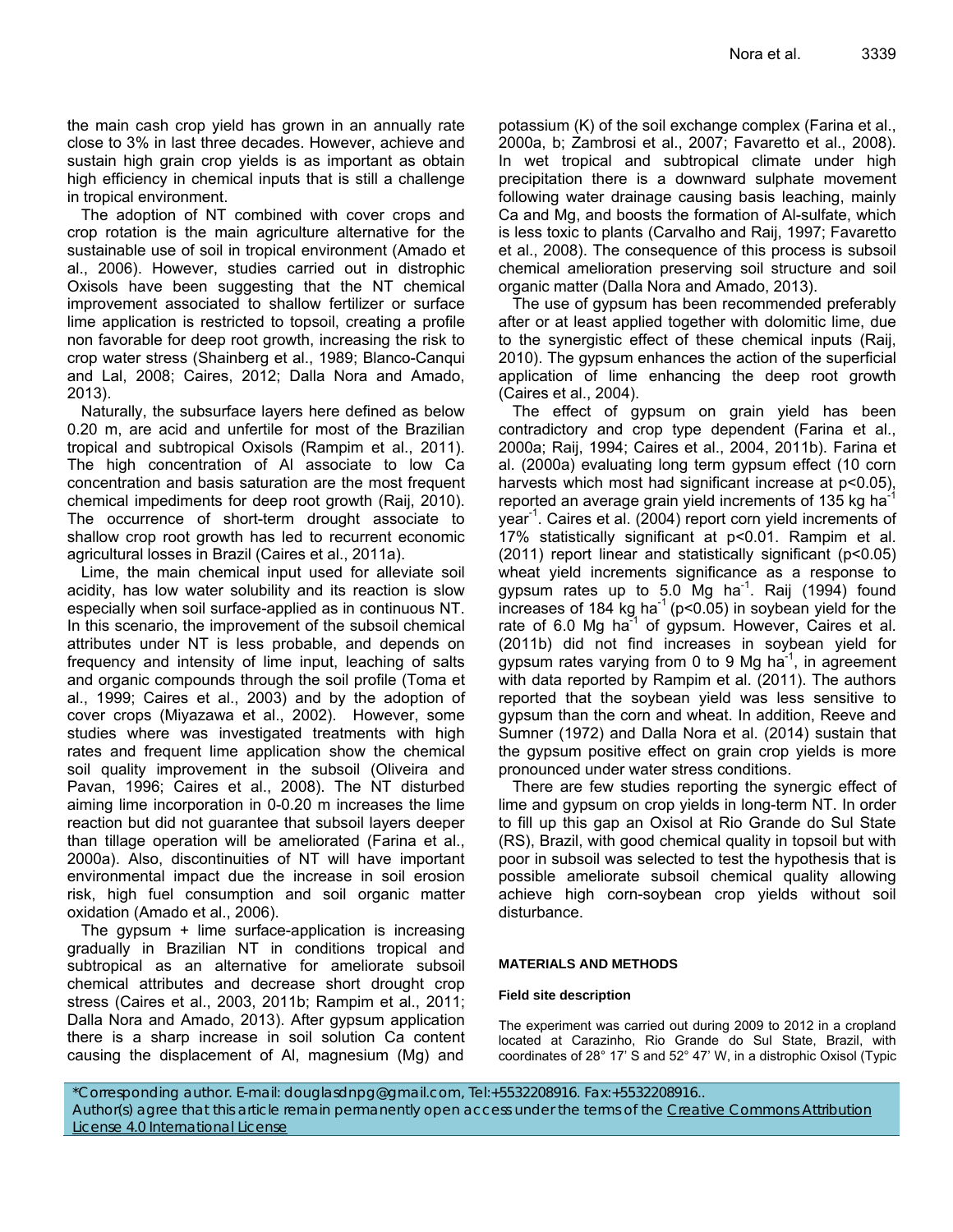

**Figure 1.** Daily and cumulative precipitation during experimental period and main experimental details.

Hapludox) (Soil Survey Staff, 2010). According to Köppen classification the climate of the region is wet subtropical (Cfa) with a mean annual temperature of 16°C, and mean annual rainfall of 2,020 mm. During the experimental period, rainfall accumulated are 1,864 mm after six months, 3,140 after 14 months, 4,440 after 22 months, and 6,389 after 34 months when the experiment was discontinued (Figure 1).

The experimental field site consists of 0.6 ha of a farm with 280 ha. The experimental field has been managed continuously under NT system for approximately 20 years with a cropping system composed of black oat (*Avena strigosa* Schreb)/maize (*Zea mays* L.)/wheat (*Triticum aestivum* L.)/soybean/black oat/soybean. This cropping system is typical in South Brazil. Liming rate applied in this field was 2.0 Mg ha<sup>-1</sup> arbitrarily definied by farmers, with  $75\%$ effective calcium carbonate equivalent, input every five years always broadcast on soil surface. Before installing the experiment, the area was cultivated with black oats, as cover crop, which was managed with GLYPHOSATE [N-(phosphonomethyl)glycine] to, thereafter, homogeneously apply gypsum and lime (August, 2009). In sequence, a corn crop was seeded in September receiving 200 kg ha<sup>-1</sup> of N (20 kg ha<sup>-1</sup> at seeding  $+$  180 kg ha<sup>-1</sup> split in two equal doses as topdress N fertilization), 125 kg ha<sup>-1</sup> of  $P_2O_5$  and 130 kg ha<sup>-1</sup> of K<sub>2</sub>O. This corn crop was evaluated in relation to total grain and component yield. In the cropping system the wheat was seeded in July 2010, receiving: 250 kg ha<sup>-1</sup> of the 5-25-25 fertilizer formulation and 30 kg ha<sup>-1</sup> of N as a topdress N fertilization. This winter crop was not harvested due a severe frozen at flowering stage. In sequence a soybean crop was seeded in November 2010, which received 240 kg ha<sup>-1</sup> of the 2-20-20 fertilizer formulation and was harvested in March 2011, when the evaluation of grain yield and component were done. During the winter the area had black oat as cover crop. In sequence, soybean crop was planted in December 2011, which received 240 kg ha<sup>-1</sup> of the 2-20-20 fertilizer formulation and was harvested in May 2012, the soybean crop was evaluated in relation to total grain and components yield. The crop sequence and plant evaluations are shown in Figure 1.

Before installing the experiment the soil was sampled in four layers: 0.0-0.10; 0.10-0.20; 0.20-0.40 and 0.40-0.60 m soil depths with five replicates taken randomly in the experiment site.

#### **Experimental design**

A random block design with three replicates and plots size of 8 × 8 m was used in this study. Treatments consisted of: (1)  $T_0$  - control without gypsum and lime applications;  $T_1$  - 2.5 Mg ha<sup>-1</sup> of gypsum + 2.0 Mg ha<sup>-1</sup> of dolomitic lime;  $T_2$  - 5.0 Mg ha<sup>-1</sup> of gypsum + 2.0 Mg ha<sup>-1</sup> of dolomitic lime. The gypsum applied had 29% of CaO, 16% of S and 1% of P. The dolomitic lime had 30% of CaO and 20% of MgO with 75% effective calcium carbonate equivalent and 75% reactivity.

#### **Soil sampling and analysis**

Six months after treatments application soils were sampled at the following depth layers: 0.00-0.05, 0.05-0.10, 0.10-0.15, 0.15-0.25, 0.25-0.40 and 0.40-0.60 m. A second and a third soil samplings were performed after 14 and 22 months of the beginning of the experiment, respectively, at the same soil depths.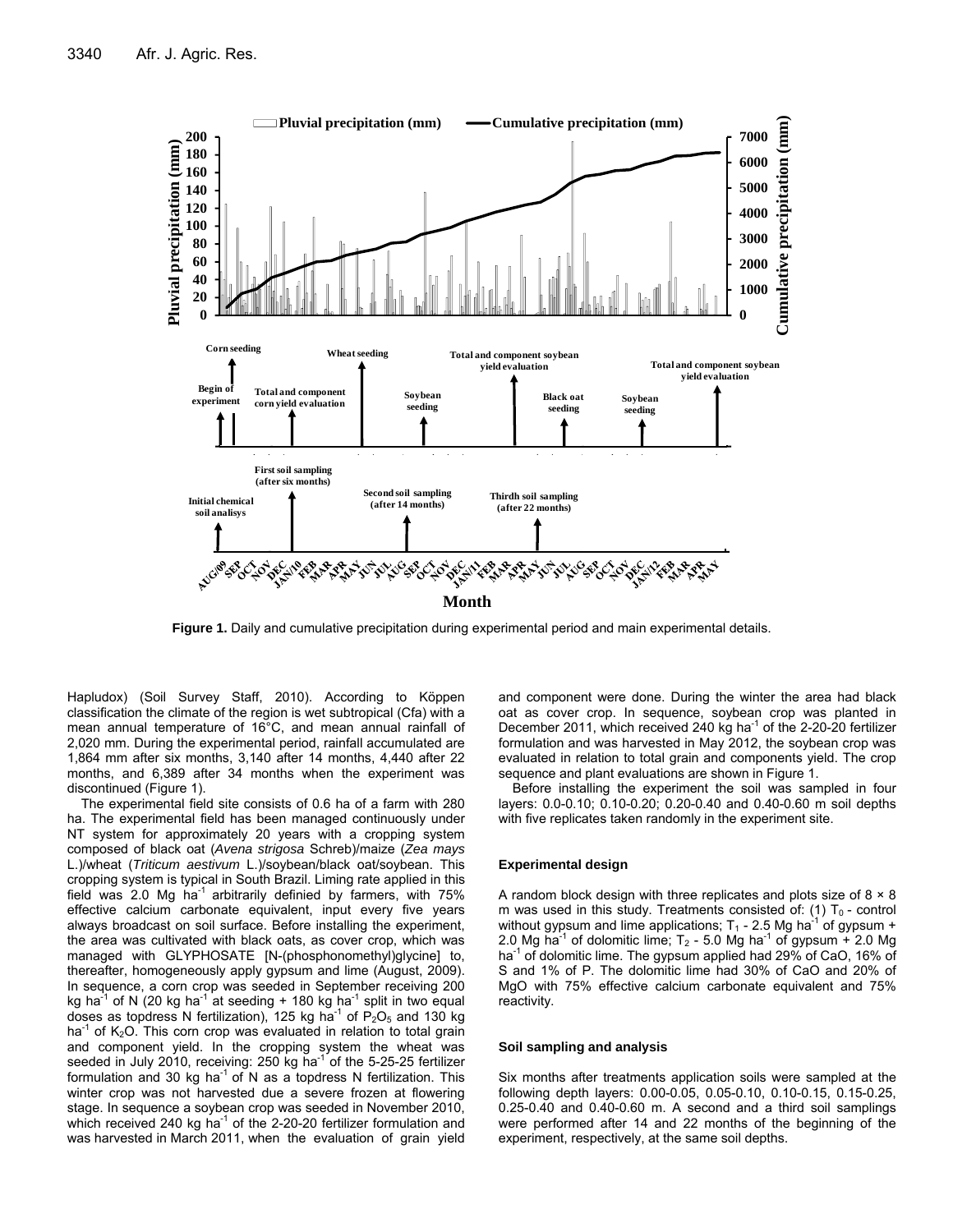| Depth         | $pH_{H2O}$ | Al  | Сa  | Mg  | ĸ    | Ca/Mg                              | Ca+Mg/K                    | <b>CEC</b> | P               | S    | BS%  | m%   | Clay  |
|---------------|------------|-----|-----|-----|------|------------------------------------|----------------------------|------------|-----------------|------|------|------|-------|
| m             |            |     |     |     |      | cmol <sub>c</sub> dm <sup>-3</sup> |                            |            | $mg \, dm^{-3}$ |      | %    |      | g kg  |
|               |            |     |     |     |      |                                    | <b>Begin of experiment</b> |            |                 |      |      |      |       |
| $0.0 - 0.10$  | 5.6        | 0.0 |     | 3.8 | 0.26 | 2.02                               | 44.2                       | 11.86      | 23.1            | 13.2 | 72.0 | 0.0  | 540.0 |
| $0.10 - 0.20$ | 5.0        | 0.7 | 4.2 | 2.4 | 0.08 | 1.75                               | 82.2                       | 7.78       | 8.3             | 8.2  | 42.0 | 13.0 | 630.0 |
| $0.20 - 0.40$ | 4.6        | 3.1 | 2.2 | 1.2 | 0.04 | 1.83                               | 85.0                       | 6.77       | 3.4             | 17.0 | 21.0 | 47.0 | 680.0 |
| $0.40 - 0.60$ | 4.4        |     | .4  | 0.9 | 0.04 | 1.55                               | 57.5                       | 6.18       |                 | 31.0 | 13.0 | 61.0 | 700.0 |

**Table 1.** Soil chemical attributes prior to treatments application.

BS%, Basis saturation; m%, aluminium saturation.

The main soil chemical parameters analyzed were determined according to the standard methods described in Tedesco et al. (1995). Soil chemical analysis consisted of: pH water measured in a 1:1 proportion of soil/water; Al concentration obtained by KCl 1 mol  $L^{-1}$  extraction and titrated with NaOH 0.0125 mol  $L^{-1}$ , Ca and Mg concentrations also obtained from KCl 1 mol  $L^{-1}$  extraction and evaluated by atomic absorption spectrometry, P and K extracted with the double acid Mehlich-I extractor and measured by atomic

spectrometry and flame photometry, respectively. The evaluation of S concentration was made in Ca phosphate extractor adopting the treatment with  $HNO<sub>3</sub>-HClO<sub>4</sub>$  (Beaton et al., 1968), to determine sulfate after precipitation in a BaCl<sub>2</sub> gel solution (Tedesco et al., 1995).

At the physiologic maturation stage of corn and soybean crops, plant material was sampled close to the location of soil sampling pits, for grain total and components yield evaluation. The total area of Plant samples were 2 m<sup>2</sup> were 4 m (2 m from each planting row), and grain yield values were corrected for 13% water content.

For corn crop the following yield components were evaluated: Ears per meter of row; grain rows per ear; grain per row in ear; and weight of 1,000 grains. For soybean yield the components were: Pods per plant; grains per pod; and weight of 1,000 grains.

#### **Statistical analysis**

Results were submitted to analysis of variance by SISVAR (Sisvar, version 5.3) with the Tukey test at 5% probability. Regression analysis were made by JMP (JMP IN software, 3 ed., version 7.0.1). The temporal effect of the treatments for each layer of the soil sampled was evaluated by regression analysis between the concentrations of Ca, Mg, K and S and the sampling soil intervals of 0, 6, 14 and 22 months after the begin of the experiment.

#### **RESULTS AND DISCUSSION**

#### **Soil chemical attributes at beginning of the experiment**

For the topsoil (0.00-0.10 m) the values of pH and BS% were above the critical values (pH  $>$  5.5; BS%  $\geq$  65%) while m% was bellow (m%  $<$  10%) as established by twostate fertilizer and lime recommendation (CQFS-RS/SC, 2004) applied in Southern Brazil. This result implies in no need of lime input in experimental area based on topsoil chemical quality. However, already in the adjacent soil layer, 0.10-0.20 m, these chemical attributes were lower, being 5.0, 42 and 13% for pH, BS% and m%, respectively, indicating the need of lime input (Table 1). Therefore, there was an abrupt gradient of the acidity soil parameters through the soil profile. Comparing the soil layers of 0.0-0.10 and 0.10-0.20 m, there is decreases in BS%, P and K of 42, 64 and 71%, respectively, and comparing the topsoil with the typical diagnostic subsoil layer (0.20-0.40 m) the decreases were 72, 86 and 86%, respectively, characterizing a gradual loss of chemical soil quality with the increase in soil depth under continuous NT with lime application based on shallow topsoil (Amado et al., 2009).

For gypsum recommendation, Raij (2010) suggested as critical the value of m% > 40% for the layer 0.20-0.40 m (diagnostic subsoil layer), this way, as the soil of experimental site had m% =  $47\%$  (Table 1), it has a high probability to positive responses to gypsum input. Considering the clay content of 680 g  $kg^{-1}$ , the recommended gypsum rate would be equivalent to 4.1 Mg ha<sup>-1</sup> that is in the range of gypsum rates investigated  $(2.5$  and 5.0 Mg ha<sup>-1</sup>).

In relation to the Ca and Mg contents and Ca/Mg ratio in the topsoil, the values are above the critical levels (Ca  $> 4.0$  cmol<sub>c</sub> dm<sup>-3</sup>, Mg  $> 1.0$  cmol<sub>c</sub> dm<sup>-3</sup> and Ca/Mg optimum range of 4-2:1) (Escosteguy, 2012). However, the Ca+Mg/K is out of the critical ratio (optimum range of 17-35:1) (Escosteguy, 2012), due to the low K concentration in relation to these two cations. The S concentration in topsoil is above the critical value of 5.0 and 10 mg dm $^{-3}$  for corn and soybean, respectively, according to two-state South Brazil fertilizer recommendation (CQFS-RS/SC, 2004) (Table 1).

In summary, at the time of experiment implantation based on the chemical attributes of the topsoil layer the crop response to gypsum + lime treatments is unlikely. On the other hand, based on the chemical attributes of subsoil BS% these chemicals are needed.

# **Improvement of subsoil chemical attributes due to gypsum and lime input**

The concentrations of Al, Ca, Mg, S and K, pH value, in addition of SB% and m% index, show significant relationships with gypsum + lime input as a function of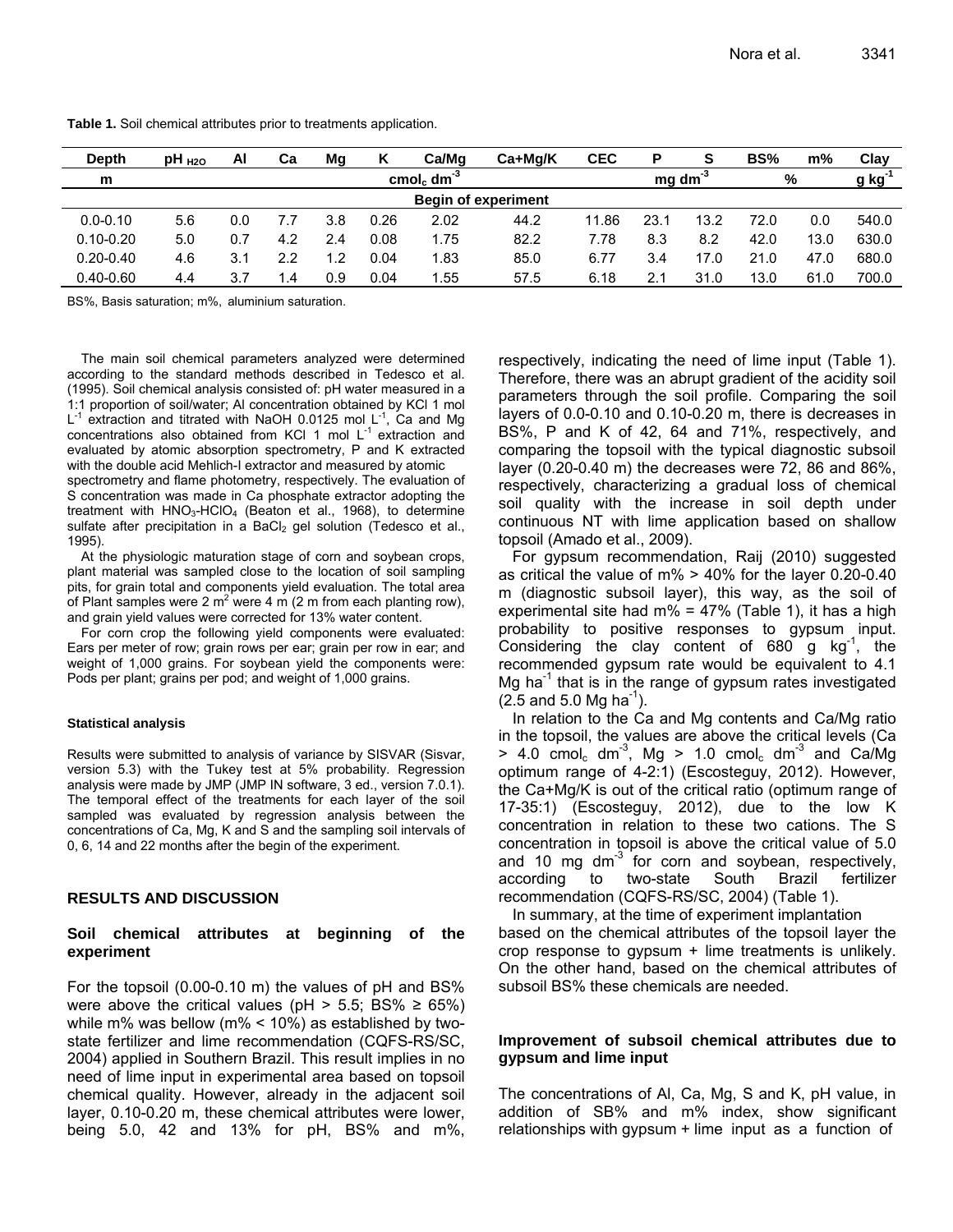| <b>Causes of variation</b> | $pH H_2O$ | AI                                                     | m%      | S         | Ca      | Mg                                                  | K       | BS%     |
|----------------------------|-----------|--------------------------------------------------------|---------|-----------|---------|-----------------------------------------------------|---------|---------|
| After six months           |           | $\frac{\text{cmol}_c}{\text{cmol}_c}$ dm <sup>-3</sup> | %       | $mg dm-3$ |         | $\frac{\text{cmolc}}{\text{cmol}}$ dm <sup>-3</sup> |         | %       |
| Gypsum + lime              | $\star$   | $\star$                                                | $\star$ | $\star$   | $\star$ | $\star$                                             | ns      | $\star$ |
| CV(%)                      | 7.65      | 32.72                                                  | 49.43   | 33.61     | 37.82   | 24.22                                               | 3.78    | 39.72   |
| Soil depth                 | $\star$   | $\star$                                                | $\star$ |           | $\star$ | $\star$                                             | $\star$ | *       |
| Gypsum + lime x depth      | $\star$   | $\star$                                                | $\star$ | $\star$   | $\star$ | $^\star$                                            | $\star$ | $\star$ |
| CV(%)                      | 3.00      | 22.72                                                  | 35.79   | 24.37     | 8.41    | 12.08                                               | 1.71    | 10.72   |
| After 14 months            |           |                                                        |         |           |         |                                                     |         |         |
| Gypsum + lime              | $\star$   | $\star$                                                | $\star$ | $\ast$    | *       | $\ast$                                              | ns      | $\star$ |
| CV (%)                     | 9.21      | 33.21                                                  | 41.22   | 13.61     | 41.27   | 13.21                                               | 31.1    | 22.94   |
| Soil depth                 | $\star$   | $\star$                                                | $\star$ | $\star$   | $\star$ | $\star$                                             | $\star$ | $\star$ |
| Gypsum + lime x depth      | $\star$   | $\star$                                                | $\star$ | $\star$   | $\star$ | $^\star$                                            | $\star$ | $\star$ |
| CV(%)                      | 1.84      | 8.12                                                   | 23.43   | 10.84     | 14.2    | 4.12                                                | 3.42    | 6.69    |
| After 22 months            |           |                                                        |         |           |         |                                                     |         |         |
| Gypsum + lime              | $\star$   | $\star$                                                |         |           | $\star$ | $\star$                                             | ns      | $\star$ |
| CV(%)                      | 9.73      | 37.3                                                   | 45.65   | 32.34     | 13.80   | 31.34                                               | 6.25    | 19.81   |
| Soil depth                 | $\star$   | $\star$                                                |         | $\star$   | $\star$ | $\ast$                                              | $\star$ | $\star$ |
| Gypsum + lime x depth      | $\star$   | $\star$                                                | $\star$ | $\star$   | $\star$ | $^\star$                                            | $\star$ | $\star$ |
| CV(%)                      | 3.25      | 14.41                                                  | 21.09   | 21.75     | 3.79    | 4.95                                                | 4.85    | 10.99   |

**Table 2.** Analysis of variance of chemical soil attributes under gypsum + lime rates, soil depth and soil sampling periods of six, 14 and 22 months after the begin of the experiment.

n.s, Non significative; \*, Significative at 5%; CV, coefficient of variation.

soil depth, at all soil sampling periods (Table 2). For the topsoil the pH increases can be taken as an expected effect of liming (Figure 2) (Caires et al., 2005), however, due to its low water solubility and as a consequence slow down movement through the soil profile, the pH increase in the subsoil layers would not be expected (Ritchey et al., 1980; Pavan et al., 1984; Farina et al., 2000b). The movement of lime particles with drainage water may be also a mechanism of correction of soil subsurface soil acidity in continuous no-tillage notadely under high rates of lime input (Amaral et al., 2004). The pH increase in the subsoil layers verified in our study may be attributed to the gypsum effect, due to ligand exchange reaction, involving Fe and Al hydrated oxides with the sulfate, in this way dislocating hydroxides which partially promote the neutralization of soil acidity (Reeve and Sumner, 1972). Also, the plant uptake of high quantity of sulfate could result in hydroxide plant excretion increasing the pH (Soratto and Crusciol, 2008). Previously, Raij et al. (1994), Caires et al. (2003) and Rampim et al. (2011) reported increase in subsoil pH with lime + gypsum input similar to those here presented.

The high accumulated rainfall up to 14 and 22 months corresponding to 3,140 and 4,407 mm, respectively (Figure 1), must have contributed to the displacement of sulfate and to the increase in pH through the root growth zone (Figure 2). In this way, the subsoil layer of 0.25-0.40 m presented pH increases of 6 and 11% for the lowest and highest rates of gypsum + lime treatments, respectively, in relation to the control elapsed 22 months of experiment set up (Figure 2c). For this subsoil layer the decreases in Al concentration were 21 and 36% for the same rates and time elapsed (Figure 2c).The decrease of Al concentration in the subsoil noted in our study (Figure 2), is in agreement with previously reported by Pavan et al. (1984) and Farina et al. (2000b). The decrease in Al concentration probably is the result of ionic exchanges of Al by Ca, displacing the Al to the soil solution, being temporarily immobilized by sulfates (Pavan et al., 1984; Shamshuddin et al., 2009). Furthermore, even a small increased pH in the subsurface can reduce the concentration of Al.

Elapsed 22 months of the beginning of the experiment, the m% index for the 0.15-0.25 m subsoil layer presented decreases of 50 and 51% for the lowest and highest gypsum + lime rates, respectively, in relation to the control. For the 0.25-0.40 m these decreases were of 37 and 56%, respectively (Figure 2c). Farina et al. (2000b), in an experiment with gypsum input, also reported ameliorate in the chemical quality of a deep soil layer (0.45-0.75 m).

In treatments ameliorated with gypsum  $+$  lime the increase in S concentration through root zone growth was faster and intense (Figure 2). Previously, Farina et al. (2000b) reported S concentration increases up to 0.90 m soil depth, however, with a gypsum rate as high as 10 Mg ha<sup>-1</sup>. The fast downward movement of S through soil profile in our study could have been favored by the lime application, because this input while increasing the pH promotes the increase of negative charges that reduce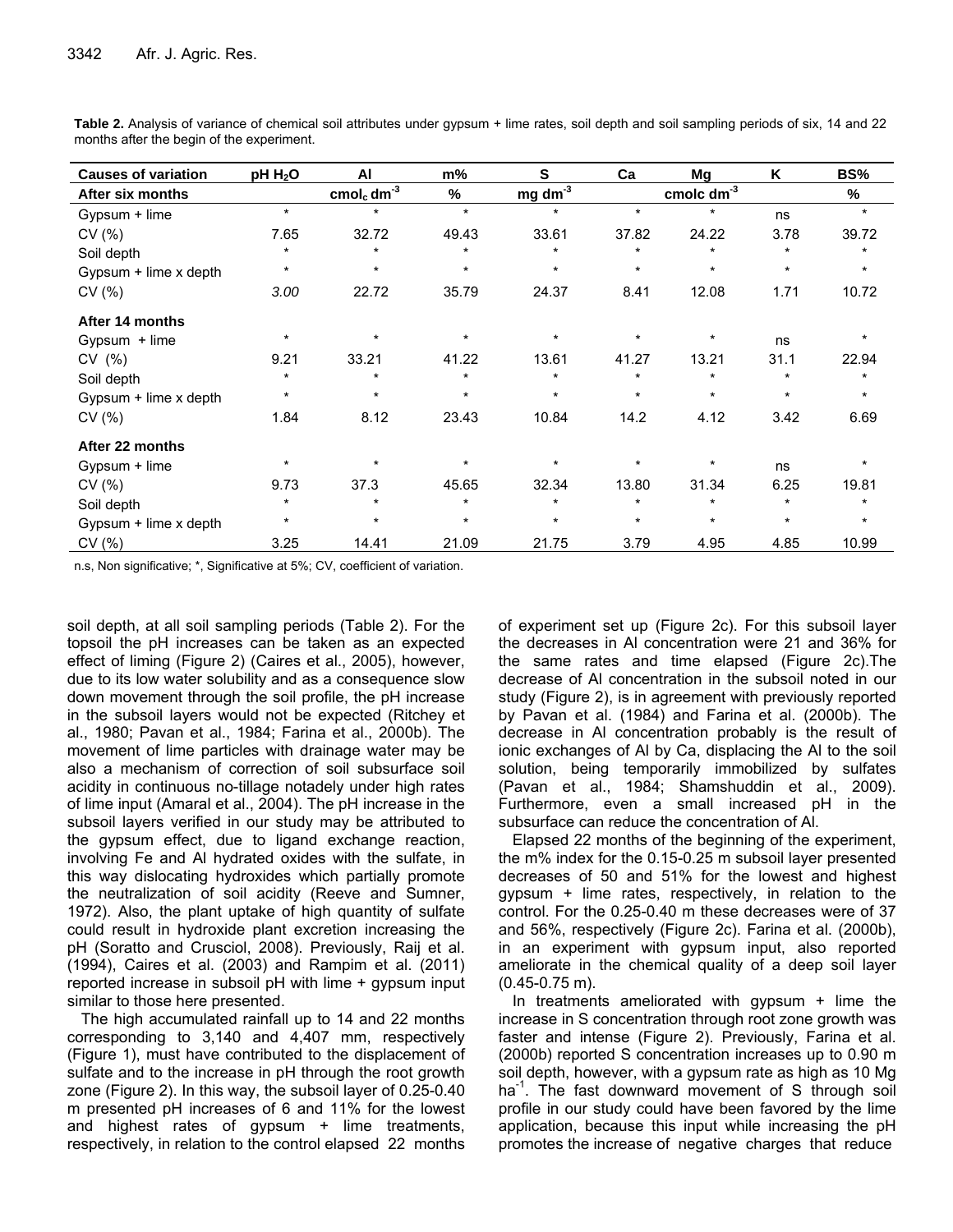

**Figure 2.** Values of pH, aluminium concentration, aluminium saturation (m%) and sulfur concentration affected by gypsum + lime after six (A), 14 (B) and 22 (C) months after the input. LSD by Tukey test (p<0.05).

the adsorption of the sulfate with the soil exchange complex (Farina et al., 2000b).

It was also observed that the application of gypsum + lime promoted an increase in the Ca and Mg concentrations along the soil profile (Figure 3). Elapsed only six months of the highest gypsum + lime rate treatment increments in the concentrations of Ca and Mg of 19 and 22%, respectively, were observed in the 0.40- 0.60 m subsoil layer in relation to control (Figure 3a). Elapsed 14 months, these increments were amplified to 39 and 62%, respectively, and further to 48 and 64%, after 22 months (Figure 3b and c), in agreement with previously reported by Farina et al. (2000b). Therefore, in our study the relative increase in Mg was higher than Ca in subsoil.

As a consequence of the increases in the Ca and Mg content and at same time of the decrease in Al concentration, an expected increase of BS% was verified in subsoil (Figure 3). Similar results were previously presented by Caires et al. (2011a). So, after six elapsed months, increments of 32% and 34% in BS% were observed in the 0.25-0.40 m subsoil layer for the lowest and highest gypsum + lime rates, respectively in relation to the control (Figure 3a). After 22 elapsed months, these increments were 45 and 48%, respectively (Figure 3c).

The increments in Ca, Mg, BS%, S and pH, and the decreases in Al and the m% index (Figures 2 and 3) render a subsoil environment more adequate to plant root growth and, consequently, stimulate a better use of the soil water, as reported by Farina et al. (2000a, b), Caires et al. (2003); Favaretto et al. (2008); Shamshuddin et al. (2009). In this way, the lime + gypsum effect in ameliorate chemical soil quality through the root zone growth occurs in a gradual manner and is dependent of the rate of chemical inputs and of the accumulated rainfall volume. In addition, the long-term NT preserves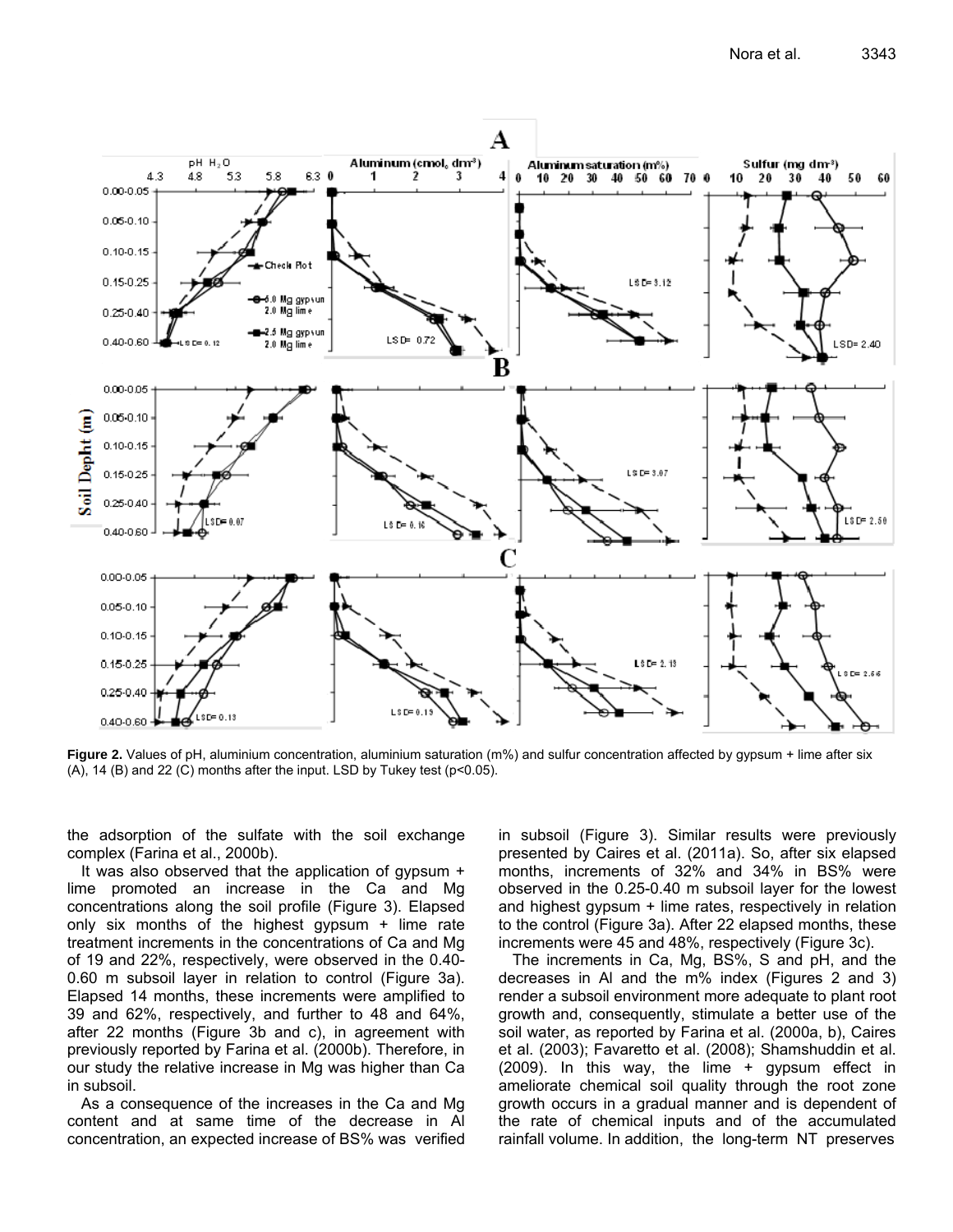

**Figure 3.** Values of calcium, magnesium, potassium concentration and basis saturation (BS%) affected by gypsum + lime after six (A), 14 (B) and 22 (C) months after the input. LSD by Tukey test (p<0.05).

the biopores that are vertically continuous through the root growth zone enhancing the downward solute movement following the preferential flow of water (Vervoort et al., 2001). The presence of biopores in longterm NT is a likely explanation for fast ameliorates in subsoil chemical quality under superficial gypsum + lime application.

The available K concentration in the soil layers investigated in general was not affected by rates of gypsum + lime input (Figure 3). It is important to note that the high clay contents (varying in depth from 540 to 700 g  $kg<sup>-1</sup>$ ), the increase of SOM in shallow soil layer and the CEC (11.86 cmol<sub>c</sub> dm<sup>-3</sup>) (Table 1) might have disfavored the expected K leaching. Caires et al. (2011a) also reported that K leaching losses associated to the application of gypsum in Oxisol NT was reduced.

The concentration of Ca and SB%, in the soil layers of 0.15-0.25, 0.25-0.40 m and 0.40-0.60 m, and concentration of Mg in the layer of 0.15-0.25 m were related  $(p < 0.05)$  with the S concentration in the respective layers (Table 3). This relationship is probably due to neutral ion-pair formation with subsequent leaching through the soil profile (Caires et al., 2011a). Moreover, in our study no relationship was observed between the S and K concentrations in the subsoil layers (Table 3), as previously reported by Sumner et al. (1986) and Caires et al. (2011a) under Oxisols.

#### **Corn and soybean grain yields affected by gypsum and lime input**

The corn grain yield and some yield components (number of ears  $m<sup>-1</sup>$  and number of grain rows<sup>-1</sup>) shows significant relationships with gypsum  $+$  lime input (Table 4). Averaged of gypsum + lime treatments, the corn yield increase of 9% was found in relation to check plot (Figure 4a). Although, the check plot had achieved high corn yield ( $\cong$  11 Mg ha<sup>-1</sup>) as a result of good chemical soil quality of topsoil and long-term NT adoption. Farina et al.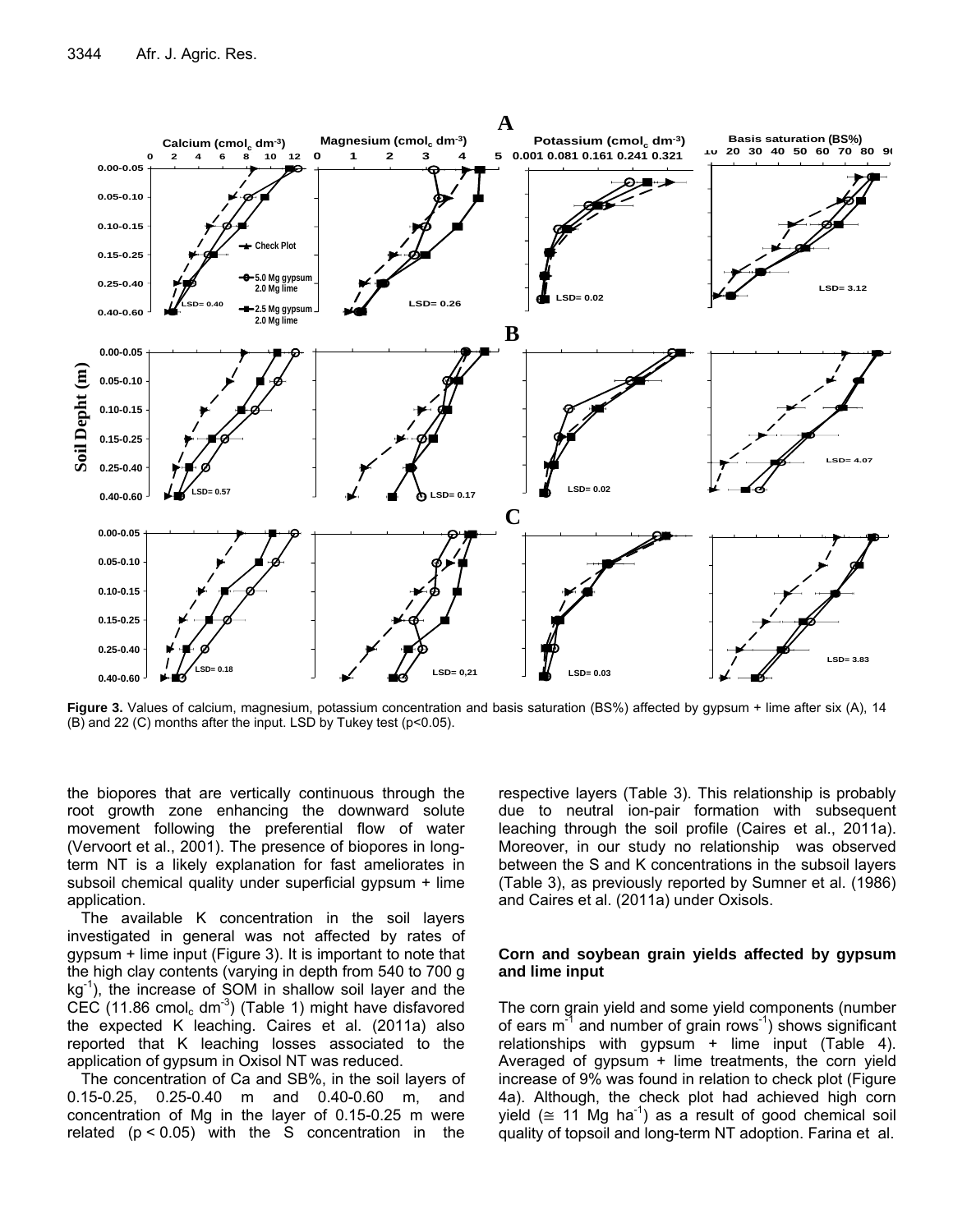**Table 3.** Regression equation between the results of all sampling times of calcium, magnesium, potassium and basis saturation (BS%) taken as dependent variable (y) with sulfur taken as the independent variable (x) affected by gypsum + lime in soil layers.

| Gypsum + lime         | <b>Chemical soil atributte</b> | Soil depth                     | <b>Equation</b>                                                                      | $R^2$                    |
|-----------------------|--------------------------------|--------------------------------|--------------------------------------------------------------------------------------|--------------------------|
| $Mg$ ha <sup>-1</sup> |                                | m                              |                                                                                      |                          |
| $2.5 + 2.0$           | Ca                             | $0.00 - 0.05$                  | $\hat{y} = \bar{y} = 9.95$                                                           |                          |
|                       |                                | $0.05 - 0.10$                  | $\hat{y} = \bar{y} = 7.33$                                                           |                          |
|                       |                                | $0.10 - 0.15$                  | $\hat{y} = \bar{y} = 6.71$                                                           |                          |
|                       |                                | $0.15 - 0.25$                  | $\hat{y}$ = 1.7693 + 0.2478x -0.0043x <sup>2</sup>                                   | $0.95*$                  |
|                       |                                | $0.25 - 0.40$                  | $\hat{y}$ = 2.2038- 0.0283x +0.0018x <sup>2</sup>                                    | $0.98**$                 |
|                       |                                | $0.40 - 0.60$                  | $\hat{y}$ = - 6.8353+ 0.3578x -0.0033x <sup>2</sup>                                  | $0.88*$                  |
|                       | Mg                             | $0.00 - 0.05$                  | $\hat{y} = \bar{y} = 3.80$                                                           | $\overline{\phantom{a}}$ |
|                       |                                | $0.05 - 0.10$                  | $\hat{y} = \bar{y} = 3.48$                                                           | $\overline{\phantom{a}}$ |
|                       |                                | $0.10 - 0.15$                  | $\hat{y}$ = 2.1354+ 0.0756x                                                          | $0.92*$                  |
|                       |                                | $0.15 - 0.25$                  | $\hat{y}$ = 1.4299+ 0.0961x -0.0018x <sup>2</sup>                                    | $0.99**$                 |
|                       |                                | $0.25 - 0.40$                  | $\hat{y} = \bar{y} = 2.06$                                                           |                          |
|                       |                                | $0.40 - 0.60$                  | $\hat{y} = \bar{y} = 1.83$                                                           |                          |
|                       | Κ                              | $0.00 - 0.05$                  | $\hat{y} = \bar{y} = 0.32$                                                           |                          |
|                       |                                | $0.05 - 0.10$                  | $\hat{y} = \bar{y} = 0.20$                                                           |                          |
|                       |                                | $0.10 - 0.15$                  | $\hat{y} = \bar{y} = 0.12$                                                           |                          |
|                       |                                | $0.15 - 0.25$                  | $\hat{y} = \bar{y} = 0.05$                                                           |                          |
|                       |                                | $0.25 - 0.40$                  | $\hat{y} = \bar{y} = 0.04$                                                           |                          |
|                       |                                | $0.40 - 0.60$                  | $\hat{y} = \bar{y} = 0.03$                                                           |                          |
|                       | BS%                            | $0.00 - 0.05$                  | $\hat{y} = \bar{y} = 83.9$                                                           |                          |
|                       |                                | $0.05 - 0.10$                  | $\hat{y} = \bar{y} = 75.6$                                                           |                          |
|                       |                                | $0.10 - 0.15$                  | $\hat{y} = \bar{y} = 61.9$                                                           |                          |
|                       |                                | $0.15 - 0.25$                  | $y = 28.761 + 1.4121x - 0.0212x^2$                                                   | $0.98*$                  |
|                       |                                | $0.25 - 0.40$                  | $y = 42.921 - 2.3725x + 0.0653x^2$                                                   | $0.93*$                  |
|                       |                                | $0.40 - 0.60$                  | $y = -19.13 + 0.3391x + 0.0182x^2$                                                   | $0.94*$                  |
| $5.0 + 2.0$           | Ca                             | $0.00 - 0.05$                  | $\hat{y} = \bar{y} = 10.72$                                                          | $\overline{\phantom{a}}$ |
|                       |                                | $0.05 - 0.10$                  | $\hat{y} = \bar{y} = 8.45$                                                           |                          |
|                       |                                | $0.10 - 0.15$                  | $\hat{y} = \bar{y} = 7.23$                                                           |                          |
|                       |                                | $0.15 - 0.25$                  | $\hat{y}$ = 50.268 - 3.1463x + 0.0511x <sup>2</sup>                                  | $0.95*$                  |
|                       |                                | $0.25 - 0.40$                  | $\hat{y}$ = 4.5186 - 0.2192x +0.0051 x <sup>2</sup>                                  | $0.99**$                 |
|                       |                                | $0.40 - 0.60$                  | $\hat{y}$ = -4.9876+ 0.2602x -0.0021x <sup>2</sup>                                   | $0.95*$                  |
|                       | Mg                             | $0.00 - 0.05$                  | $\hat{y} = \bar{y} = 4.34$                                                           |                          |
|                       |                                | $0.05 - 0.10$                  | $\hat{y} = \bar{y} = 4.00$                                                           |                          |
|                       |                                | $0.10 - 0.15$                  | $\hat{y} = \bar{y} = 3.54$                                                           |                          |
|                       |                                | $0.15 - 0.25$                  | $\hat{y}$ = 1.9681+ 0.0166x + 8e-05x <sup>2</sup>                                    | $0.92*$                  |
|                       |                                | $0.25 - 0.40$                  | $\hat{y}$ = 2.397- 0.1486x + 0.0035x <sup>2</sup>                                    | $0.97*$                  |
|                       |                                | $0.40 - 0.60$                  | $\hat{y} = \bar{y} = 2.06$                                                           |                          |
|                       | Κ                              | $0.00 - 0.05$                  | $\hat{y} = \bar{y} = 0.30$                                                           |                          |
|                       |                                | $0.05 - 0.10$                  | $\hat{y} = \bar{y} = 0.19$                                                           |                          |
|                       |                                | $0.10 - 0.15$                  | $\hat{y} = \bar{y} = 0.10$                                                           |                          |
|                       |                                | $0.15 - 0.25$                  | $\hat{y} = \bar{y} = 0.05$                                                           |                          |
|                       |                                | $0.25 - 0.40$                  | $\hat{y} = \bar{y} = 0.05$                                                           |                          |
|                       |                                | $0.40 - 0.60$                  | $\hat{y} = \bar{y} = 0.04$                                                           |                          |
|                       | BS%                            | $0.00 - 0.05$                  | $\hat{y} = \bar{y} = 84.18$                                                          |                          |
|                       |                                | $0.05 - 0.10$                  | $\hat{y} = \bar{y} = 72.02$                                                          |                          |
|                       |                                | $0.10 - 0.15$<br>$0.15 - 0.25$ | $\hat{y} = \bar{y} = 60.46$<br>$\hat{y}$ = 39.829 - 0.1974 x + 0.0139 x <sup>2</sup> | $0.99**$                 |
|                       |                                | $0.25 - 0.40$                  | $\hat{y}$ = 33.402 - 1.2482 x + 0.0323 x <sup>2</sup>                                | $0.99**$                 |
|                       |                                | $0.40 - 0.60$                  | $\hat{y}$ = - 142.55 + 6.8332 x - 0.0667 x <sup>2</sup>                              | $0.91*$                  |

 $R^2$ , Coefficient of determination; \*p<0.05; \*\*p<0.01.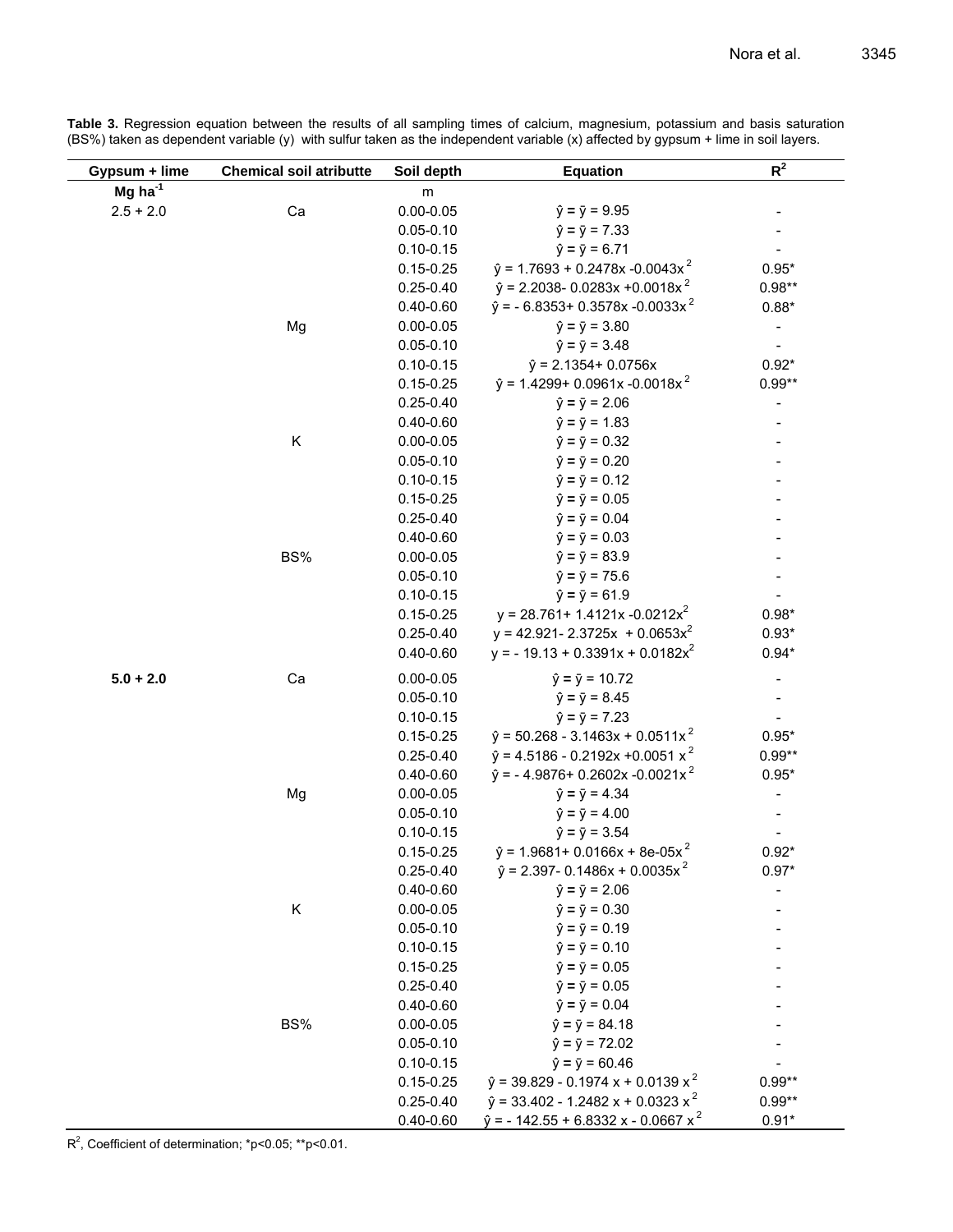| Corn (after six months)   |                              |                          |                          |                         |                            |  |  |  |
|---------------------------|------------------------------|--------------------------|--------------------------|-------------------------|----------------------------|--|--|--|
| <b>Cause of variation</b> | Yield (kg ha <sup>-1</sup> ) | Ears $m^{-1}$            | Rows ear <sup>-1</sup>   | Grain row <sup>-1</sup> | Weight of 1000 grains (kg) |  |  |  |
| Gypsum + lime             | $\star$                      | $\star$                  | ns                       | $\star$                 | ns                         |  |  |  |
| CV(%)                     | 2.77                         | 3.47                     | 5.79                     | 4.73                    | 14.23                      |  |  |  |
| Soybean (after 22 months) |                              |                          |                          |                         |                            |  |  |  |
|                           | Yield (kg $ha^{-1}$ )        | Pods plant <sup>-1</sup> | Grains pod <sup>-1</sup> |                         | Weight of 1000 grains (kg) |  |  |  |
| $Gypsum + lime$           | $\star$                      | $\star$                  | ns                       |                         | ns                         |  |  |  |
| CV(%)                     | 2.98                         | 10.96                    | 2.56                     |                         | 12.96                      |  |  |  |
| Soybean (after 34 months) |                              |                          |                          |                         |                            |  |  |  |
| Gypsum + lime             | $\star$<br>ns                |                          | ns                       |                         | $\star$                    |  |  |  |
| CV(% )                    | 3.06                         | 13.41                    |                          | 3.00                    | 3.22                       |  |  |  |

**Table 4.** Analysis of variance of yield and yield components of corn (six months), soybean (22 months) and soybean (34 months) affected by gypsum + lime rates.

ns, Non significative; cv, variation coefficient.



**Figure 4.** Corn yield (kg ha<sup>-1</sup>) (A), number of ears  $m^{-1}$  (B), rows ear<sup>-1</sup> (C), grain row<sup>-1</sup> (D), weight of 1,000 grains (E) affected by gypsum + lime treatments after six months. LSD by Tukey test (p<0.05).

(2000a) reported an average increase of 25% in corn yield by gypsum input in an Oxisol, resulting in 3.8 Mg ha-1 of grain increase in accumulate production of 11 cropseasons. These authors reported that the largest corn yield increases were observed in years with water stress. Caires et al. (2004, 2011b) also reported increases in corn yields in distrophic Oxisols ameliorated with gypsum + lime.

The soybean grain yield and following yield components: Pods per plant and weight of 1,000 grains show significant relationships with gypsum + lime input (Table 4). In our study it was found increments of 13 and 16% in soybean grain yield for rates of 2.5 to 5.0 Mg ha<sup>-1</sup> gypsum + lime, respectively, compared to control (Figure 5a), in first soybean crop (elapsed 22 months after of the experiment beginning). In the second soybean crop, elapsed 34 months, these increments were amplified to 16 and 18% (Figure 5b). Similar results were reported by Raij et al. (1994) and Sousa et al. (1996) under water stress conditions, in which the combined effect of gypsum and lime allowed better efficiency use of soil water.

Among soybean yield components, the number of pods per plant shows an increase of 12% in highest gypsum + lime rate compared to check plot (Figure 5c) in first soybean year under satisfactory rainfall. Moreover, the number of grains per pod and the weight of 1,000 grains were not altered by gypsum + lime treatments (Figure 5e and g). In the second soybean crop, under water stress conditions, the component weight of 1,000 grains shows an increase of 4% (p<0.05) in highest gypsum + lime rate compared to check plot (Figure 5h). This result maybe was associate to water scarcity at soybean grain fill (Salinas et al., 1996; Desclaux et al., 2000) (Figure 1). Although, the number of grains per pod and the pods per plant were not affected by gypsum + lime treatments (Figure 5d and f).

In this study the highests crop grain yield achieved (12.1 Mg ha<sup>-1</sup> to corn and 4.2 Mg ha<sup>-1</sup> to soybean) under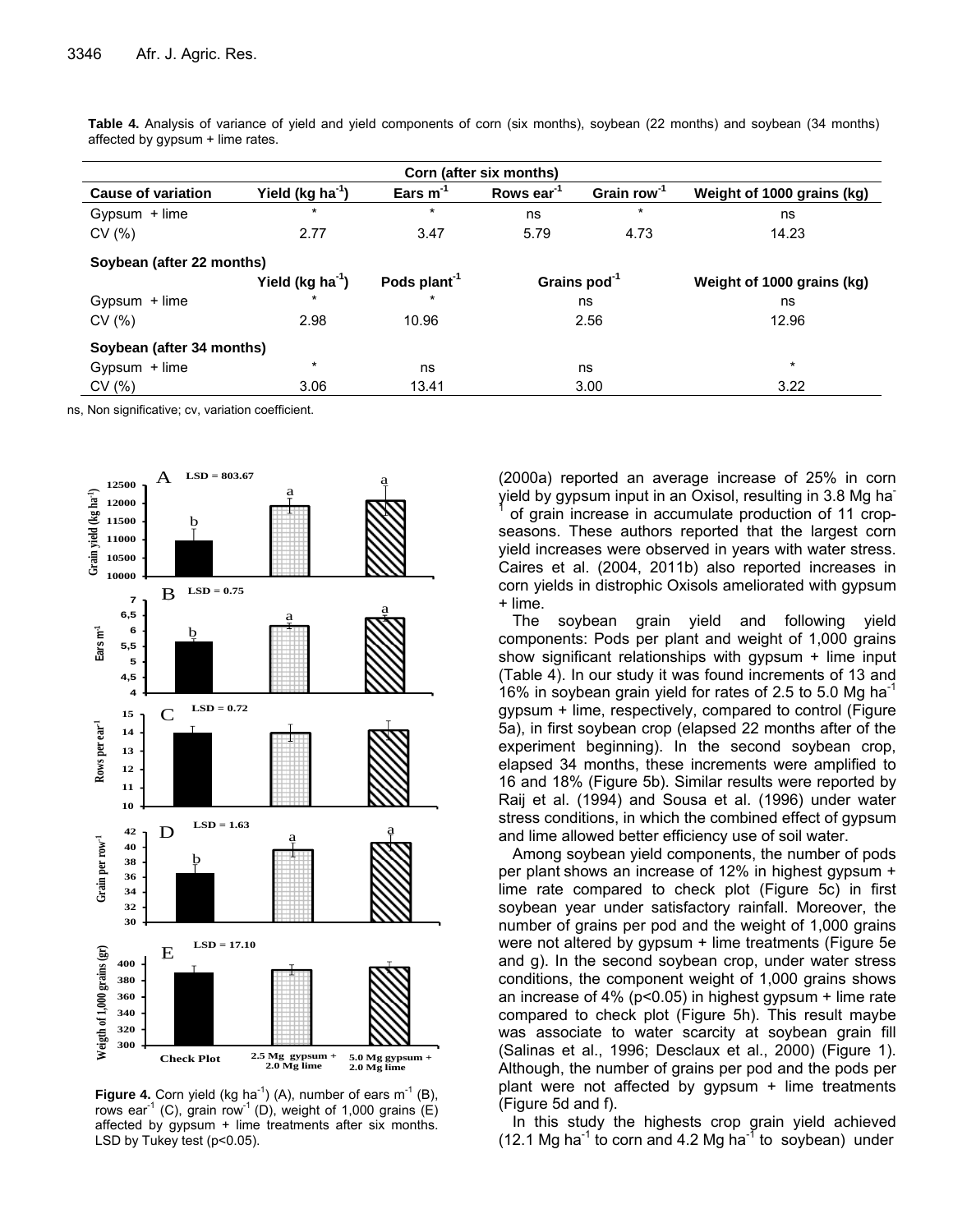

**Figure 5.** Soybean yield (kg ha<sup>-1</sup>) (A), number of pods per plant (C), grains per pod<sup>-1</sup> (E), weight of 1,000 grains (G) affected by gypsum + lime treatments after 22 months and soybean yield (kg/ha) (B), number of pods plant<sup>-1</sup> (D), grain pod<sup>-</sup> 1 (F), weight of 1,000 grains (H) affected by gypsum + lime treatments after 34 months. LSD by Tukey test (p<0.05).

NT with ameliorate chemical subsoil quality could be classified as high for non-irrigated cropland. With this, it is inferred that the soil management systems here evaluated were satisfactory to plant growth and, in this case, the adoption of practices such as conventional tillage to physically mix soil layers in order to reduce the chemical attributes gradient between top and subsoil layers and stimulate deeper root growth could be dispensable saving time, fuel,  $CO<sub>2</sub>$  emissions, decreasing soil loss, mantaining soil organic matter and preserving soil structure. In this scenario, the use of gypsum + lime in Oxisols could be a promising strategy to mantain continuous NT with competitive crop grain yields.

#### **Conclusions**

The long-term Oxisol NT with superficial lime input showed good chemical soil quality in the topsoil but had poor in the subsoil due acidity characteristics. The lime + gypsum input resulted in ameliorate subsoil, expressed by increases in concentration of Ca and basis saturation associate to reduction in concentration of Al and Al saturation. This amelioration was linked to sulfate movement following the preferential flow of water through the soil profile. In response to the amelioration of Oxisol subsoil, corn and soybean yields were increased in the range of 9 to 18% supporting the maintenance of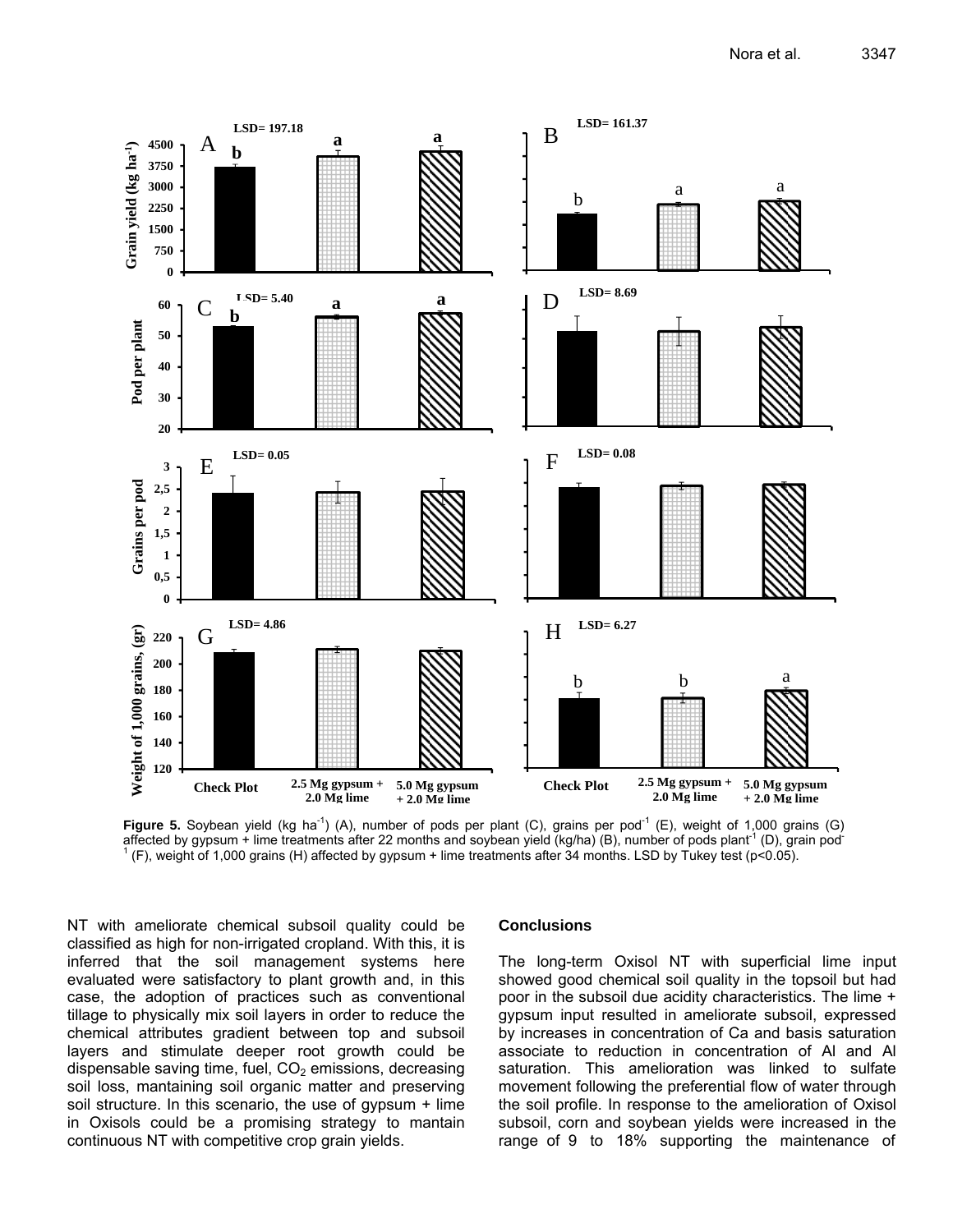undisturbed no-till with high crop grain yields.

**Abbreviations: NT,** No-till; **Al,** aluminum; **Ca,** calcium; **Mg,** magnesium; **NH4,** ammonia; **K,** potassium; **RS,** Rio Grande do Sul State; **N,** nitrogen; **F,** fluor; **m%,** aluminum saturation; **S,** surfur; **BS%,** basis saturation; **Br,** Brazil.

# **Conflict of Interest**

The author(s) have not declared any conflict of interests.

# **ACKNOWLEDGEMENTS**

The authors are in debted to the agronomist Carlos Mertins, COTRIJAL and farmers for the technical support and machinery supply to this research; as well as CNPq and CAPES for the scholarships and financial support from MCT/CNPq 14/2010 – 480162/2010-7.

#### **REFERENCES**

- Amado TJC, Bayer C, Conceição PC, Spagnollo E, Campos BC, Veiga M (2006). Potential of carbon accumulation in No-Till soils with intensive use and cover crops in Southern Brazil. J. Environ. Qual. 35:1599-1607. http://dx.doi.org/10.2134/jeq2005.0233
- Amado TJC, Pes LZ, Lemainski CL, Schenato RB (2009). Atributos químicos e físicos de latossolos e sua relação com os rendimentos de milho e feijão irrigados. Revista Brasileira de Ciência do Solo 33:831-843. http://dx.doi.org/10.1590/S0100-06832009000400008
- Amaral AS, Anghinoni I, Hinrichs R, Bertol, I (2004). Movimentação de partículas de calcário no perfil de um cambissolo em plantio direto. Rev. Bras. Ciênc. Solo 28:359-367.

http://dx.doi.org/10.1590/S0100-06832004000200014

- Beaton JD, Burns GR, Platou J (1968). Determination of Surphur in soil and plant material. The Sulphur Institute, Washington D.C., USA, P. 120.
- Blanco-Canqui H, Lal R (2008). No-tillage and soil-profile carbon sequestration: An on-farm assessment. Soil Sci. Soc. Am. J. 72:693- 701. http://dx.doi.org/10.2136/sssaj2007.0233
- Caires EF (2012). Calagem e uso de gesso em Sistema Plantio. Revista Plantio Direto 128:1-11.

http://dx.doi.org/10.1007/s00606-011-0529-9

- Caires EF, Alleoni LRF, Cambri MA, Barth G (2005). Surface application of lime for crop grain production under a no-till system. Agron. J. 97:791-798. http://dx.doi.org/10.2134/agronj2004.0207
- Caires EF, Blum J, Barth G, Garbuio FJ, Kusman MT (2003). Changes in chemical soil characteristics and soybean response to lime and gypsum applications in a no-tillage system. Revista Brasileira de Ciência do Solo 27:275-286.
- Caires EF, Joris HAW, Churka S (2011b). Long-term effects of lime and gypsum additions on no-till corn and soybean yield and soil chemical properties in southern Brazil. Soil Use Manage. 27:45-53. http://dx.doi.org/10.1111/j.1475-2743.2010.00310.x
- Caires EF, Kusman MT, Barth G, Garbuio FJ, Padilha JM (2004). Changes in soil chemical properties and corn response to lime and gypsum applications. Revista Brasileira de Ciência do Solo 28:125- 136. http://dx.doi.org/10.1590/S0100-06832004000100013
- Caires EF, Maschietto EHG, Garbuio FJ, Churka S, Joris HAW (2011a). Surface application of gypsum in low acidic Oxisol under no-till cropping system. Scientia Agricola 68:209-216.

http://dx.doi.org/10.1590/S0103-90162011000200011

Caires EF, Pereira Filho PRS, Zardo Filho R, Feldhaus IC (2008). Soil acidity and aluminium toxicity as affected by surface liming and

cover oat residues under a no-till system. Soil Use and Management 24:302-309. http://dx.doi.org/10.1111/j.1475-2743.2008.00166.x

- Carvalho MCS, Raij Bvan (1997). Calcium sulfate, phosphogypsum and calcium carbonate in the amelioration of acid subsoils for root growth. Plant Soil 192:37-48. http://dx.doi.org/10.1023/A:1004285113189
- Comissão de química e fertilidade do solo (CQFSRS/SC) (2004). Manual of fertilization and liming in the states of Rio Grande do Sul and Santa Catarina. 10ed, Porto Alegre, RS, BR, P. 400.
- Companhia Nacional de Abastecimento (CONAB) (2013). Acompanhamento da safra Brasileira, Décimo Levantamento, Julho de 2013. In: <http://www.conab.gov.br> Acesso em: 20 de agosto de 2013.
- Dalla Nora D, Amado TJC (2013). Improvement in chemical attributes of Oxisol subsoil and crop yields under no-till. Agron. J. 105:1393-1403. http://dx.doi.org/10.2134/agronj2013.0031
- Dalla Nora D, Amado TJC, Gruhn EMG, Mazuco ACB (2014). Formação de um perfil de enraizamento profundo e a estabilidade da produtividade de culturas de grãos sob Sistema Plantio Direto. Revista Plantio Direto 139:1-11.
- Desclaux D, Huynh T, Roumet P (2000). Identification of soybean plant characteristics that indicate the timing of drought stress. Crop Sci. Soc. Am. 40:716-722. http://dx.doi.org/10.2135/cropsci2000.403716x
- Escosteguy PAV (2012). Potassium deficiency in soybean crops in the Plateau of Rio Grande do Sul. Revista Plantio Direto 127:36-46.
- Farina MPW, Channon P, Thibaud GR (2000a). A Comparison of Strategies for Ameliorating Subsoil Acidity: I. Long-Term Growth Effects. Soil Sci. Soc. Am. J. 64:646–651. http://dx.doi.org/10.2136/sssaj2000.642652x
- Farina MPW, Channon P, Thibaud GR (2000b). A Comparison of Strategies for Ameliorating Subsoil Acidity: II. Long-Term Soil Effects. Soil Sci. Soc. Am. J. 64:652–658.
- http://dx.doi.org/10.2136/sssaj2000.642652x
- Favaretto N, Norton LD, Brouder SM, Joern BC (2008). Gypsum amendment and exchangeable calcium and magnesium effects on plant nutrition under conditions of intensive nutrient extraction. Soil Sci. Soc. Am. J. 133:108-118.
- http://dx.doi.org/10.1097/SS.0b013e31815edf72
- Miyazawa M, Pavan MA, Franchini JC (2002). Evaluation of plant residues on the mobility of surface applied lime. Bra. Archives Biol. Technol. 45:251-256.
- http://dx.doi.org/10.1590/S1516-89132002000300001
- Oliveira EL, Pavan MA (1996). Control of soil acidity in no-tillage system for soybean production. Soil Tillage Res. 38:47-57. http://dx.doi.org/10.1016/0167-1987(96)01021-5
- Pavan MA, Bingham FT, Pratt PF (1984). Redistribution of exchangeable calcium, magnesium and aluminum following lime and gypsum applications to a Brazilian Oxisol. Soil Sci. Soc. Am. J. 48:33-38.

http://dx.doi.org/10.2136/sssaj1984.03615995004800010006x

- Raij B (2010). Improving the root environment in the subsurface. In: Prochnow LI et al. (eds) Boas Práticas para Uso Eficiente de Fertilizantes, International Plant Nutrition Institute (IPNI), pp. 349- 382.
- Raij B, Mascarenhas HAA, Pereira JCVNA, Igue T, Sordi G (1994). Effect of limestone and gypsum for soybeans grown in dystrophic Oxisol saturated sulfate. Revista Brasileira de Ciência do Solo 18:305-312.
- Rampim L, Lana MC, Frandoloso JF, Fontaniva S (2011). Chemical attributes of a soil and response of wheat and soybean to gypsum in no-tillage system. Revista Brasileira de Ciência do Solo 35:1687- 1698. http://dx.doi.org/10.1590/S0100-06832011000500023
- Reeve NG, Sumner ME (1972). Amelioration of subsoil acidity in Natal Oxisols by leaching of surface applied amendments. Agrochemophysica 4:1-6.
- Ritchey KD, Sousa DMG, Lobato E, Correa O (1980). Calcium leaching to increase rooting depth in a Brazilian Savannah Oxisol. Agron. J. 72:40-44.
- http://dx.doi.org/10.2134/agronj1980.00021962007200010009x
- Salinas AR, Zelener N, Craviotto RM, Bisaro V (1996). Respuestas fisiológicas que caracterizan el comportamiento de diferentes cultivares de soja a la deficiência hídrica. Pesquisa Agropec. Bras. 31:331-338.